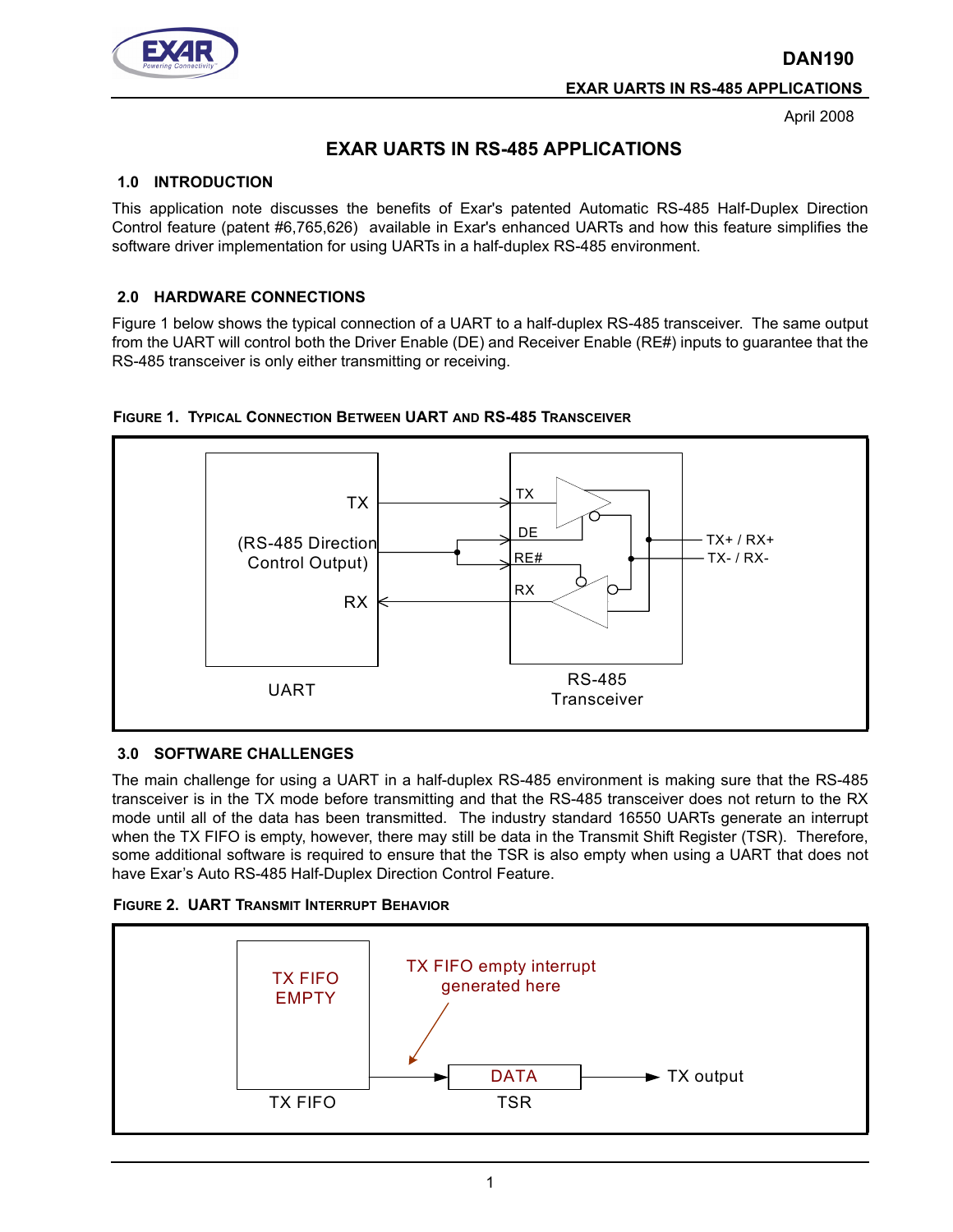# **DAN190**





### *3.1 Possible Software Solutions*

### **3.1.1 Polling Example**

The first way to do this is to poll the LSR register. Let's assume that the RTS# signal is used to control the direction of the RS-485 transceiver and RTS# needs to be HIGH for transmit and LOW for receive.

| //Initialization             |                                                        |
|------------------------------|--------------------------------------------------------|
| $IER = 0x00;$                | //Interrupts are not enabled                           |
| MCR bit-1 = 1;               | //Set RS-485 transceiver in RX mode                    |
| $\cdots$                     |                                                        |
| //Transmit Routine           |                                                        |
| MCR bit-1 = 0;               | //Set RS-485 transceiver in TX mode                    |
| Write data to TX FIFO (THR); |                                                        |
| While (LSR bit- $6 == 0$ );  | //wait until the TX FIFO + TSR is empty                |
| MCR bit-0 = 1;               | //TX completed, set RS-485 transceiver back to RX mode |

However, this is not very efficient since the CPU/MCU has to wait for this routine to finish.

#### **3.1.2 Interrupts + Polling Example**

The other way is to use the TX empty interrupt. However, even when using the TX empty interrupt, the software still needs to poll the LSR register as described in section 3.0.

| //Initialization                                       |                                                        |
|--------------------------------------------------------|--------------------------------------------------------|
| $IER = 0x02$                                           | //TX empty interrupt enabled                           |
| MCR bit-1 = 1;                                         | //Set RS-485 transceiver in RX mode                    |
| $\cdots$                                               |                                                        |
| //Transmit Interrupt Service Routine                   |                                                        |
| if (more data to send)                                 |                                                        |
| MCR bit-1 = 0:                                         | //set or keep RTS# pin HIGH for TX mode                |
| else $\{$                                              |                                                        |
| while (LSR bit-6 $== 0$ );                             | //poll until TX FIFO + TSR is empty                    |
| MCR bit-1 = 1;                                         | //TX completed, set RS-485 transceiver back to RX mode |
| }                                                      |                                                        |
| while (more data to send AND data less than FIFO size) |                                                        |
|                                                        |                                                        |

write data to THR;

This is more efficient than the polling example, but there is still a while loop that keeps the CPU/MCU busy when it can be doing other tasks.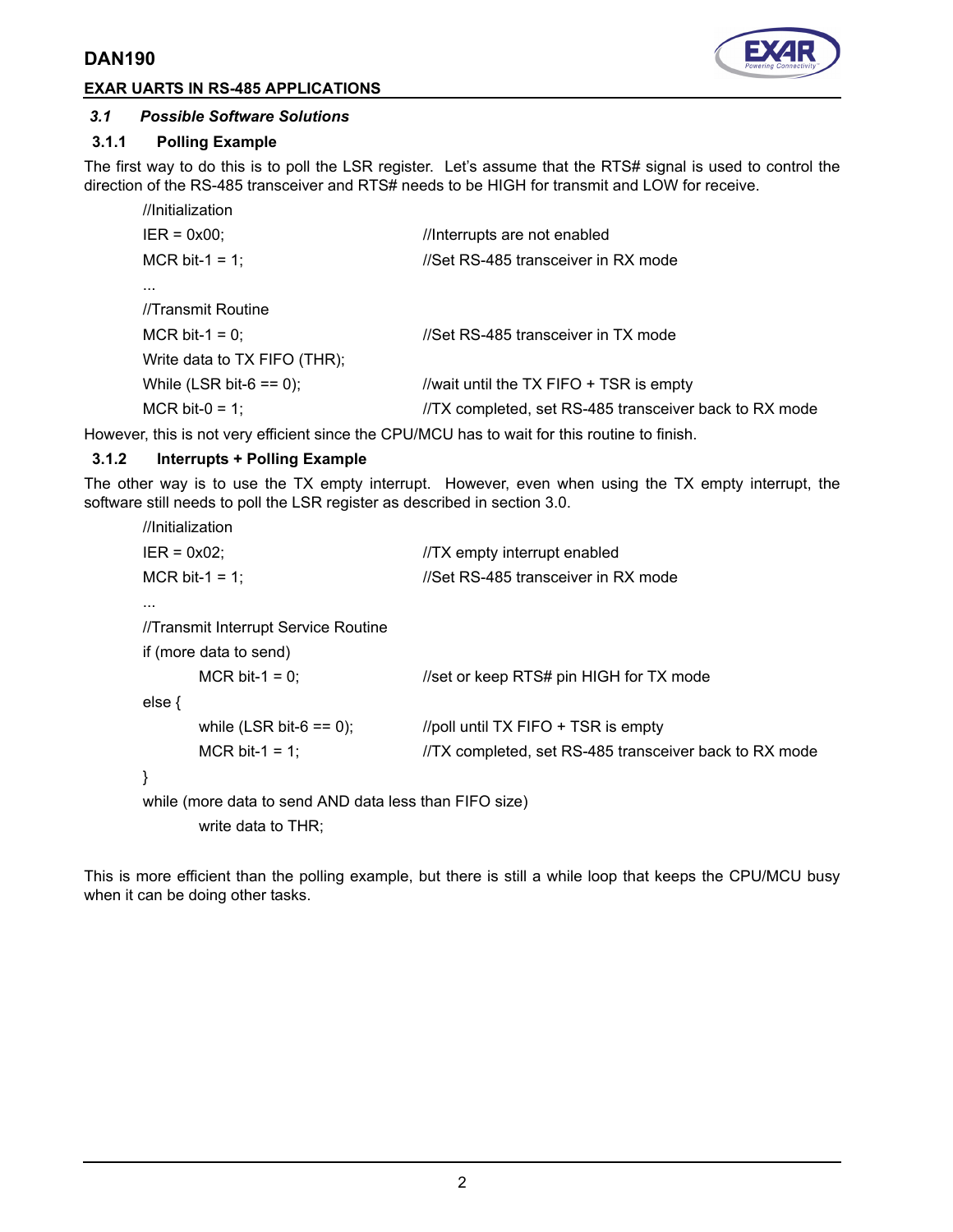

# **EXAR UARTS IN RS-485 APPLICATIONS**

### **3.1.3 Auto RS-485 Half-Duplex Direction Control Feature**

The most efficient way to use a UART in a half-duplex RS-485 environment is to use an Exar UART that has the Automatic RS-485 Half-Duplex Direction control feature. This feature changes the behavior of the UART in two ways.

- The behavior of one of the UART outputs becomes a control signal to control the direction of the RS-485 transceiver. While the UART is idle, the control output will enable the receive mode of the RS-485 transceiver. When any data is loaded into the TX FIFO, the control output will automatically enable the transmit mode of the RS-485 transceiver. Once the UART has sent all of the data in the TX FIFO and TSR, the control output will automatically change RS-485 transceiver back to the receive mode.
- The behavior of the transmit empty interrupt changes. Instead of generating an interrupt when the TX FIFO is empty, the interrupt is generated when the TX FIFO and TSR register are both empty and the transmitter is completely idle.

The only thing that needs to be done is:

//Initialization

Enable Auto RS-485 Half-Duplex Direction control;

The direction of the transceiver will be taken care of automatically by the UART so that the CPU/MCU can perform other tasks.





# **4.0 OTHER FEATURES**

# *4.1 RS-485 Direction Control Outputs*

Not all UARTs with the Auto RS-485 Half-Duplex Direction Control Feature use the same output to control the direction of the RS-485 transceiver. Most UARTs use the RTS# output. But some UARTs can use the DTR# output or OP1# output. The table on the next page lists the different outputs that can be used for the Auto RS-485 Half-Duplex Direction control output.

#### *4.2 RS-485 Direction Control Polarity*

The polarity of the control output also varies depending on the UART. For some UARTs, the control output is HIGH for transmit mode and LOW for receive mode. However, there are some UARTs where it is the opposite polarity. If the RS-485 control output is in the wrong state, then an external inverter may be required. To eliminate this external inverter, some newer UARTs have a register bit that can invert the default polarity of the Auto RS-485 Half-Duplex Direction Control output.

# *4.3 UARTs with Enable RS-485 pins*

Upon power-up, the control output of the UART may be in the incorrect state until it has been initialized. During this time, the UART may be unintentionally driving the RS-485 network preventing the other nodes from communicating. For the systems that require the RS-485 control output to be in the correct state upon powerup, some UARTs have the Auto RS-485 enable pin. The UARTs that have this pin are also noted in the table on the next page.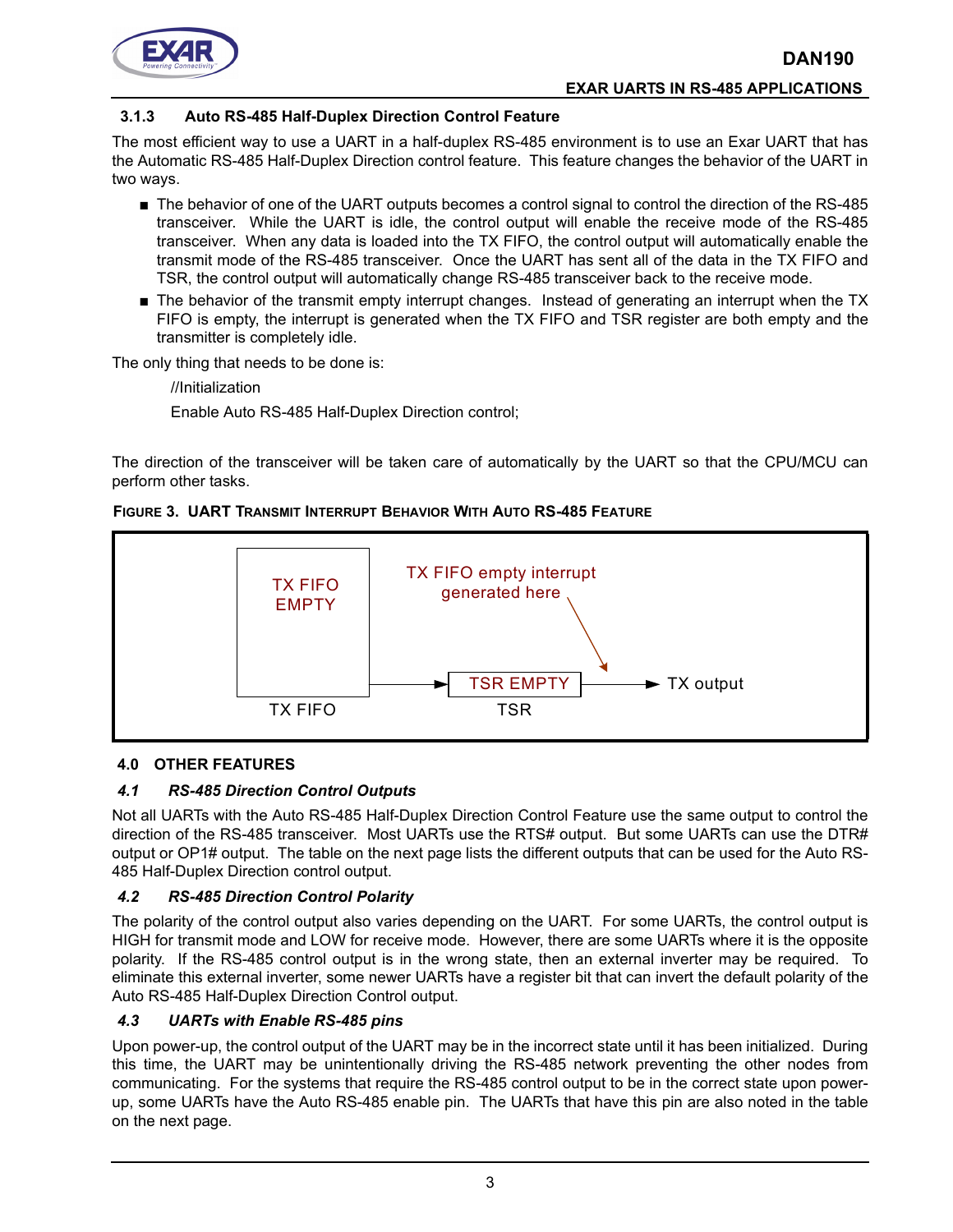



# **EXAR UARTS IN RS-485 APPLICATIONS**

### *4.4 UARTs with Programmable Turn-Around Delay*

Most UARTs with the Automatic RS-485 Half-Duplex Direction control feature change from the TX mode to the RX mode almost immediately. However, this may be an issue for applications with long cables. Therefore, some UARTs also have a programmable turn-around delay of 0-15 bits before the control output changes from the TX mode to the RX mode to allow the signal to propagate to the furthest nodes. The table on the next page shows the UARTs that have this feature.

| <b>UART PRODUCT</b><br><b>NUMBER</b> | <b>RS-485 CONTROL</b><br><b>OUTPUT</b> | DEFAULT TX<br><b>POLARITY</b> | <b>INVERT POLARITY</b><br><b>FEATURE</b> | <b>ENABLE RS-485</b><br><b>PIN</b> | <b>PROGRAMMABLE</b><br><b>TURN-AROUND</b><br><b>DELAY</b> |
|--------------------------------------|----------------------------------------|-------------------------------|------------------------------------------|------------------------------------|-----------------------------------------------------------|
| ST16C650A                            | RTS#                                   | <b>HIGH</b>                   | <b>YES</b>                               | <b>NO</b>                          | NO                                                        |
| XR16L651                             | RTS#                                   | <b>HIGH</b>                   | <b>YES</b>                               | <b>NO</b>                          | <b>NO</b>                                                 |
| XR16C850                             | OP <sub>1#</sub>                       | LOW                           | <b>NO</b>                                | <b>NO</b>                          | NO.                                                       |
| XR16C2850                            | RTS#                                   | <b>LOW</b>                    | NO.                                      | NO.                                | <b>NO</b>                                                 |
| XR16C2852                            | RTS#                                   | <b>LOW</b>                    | <b>NO</b>                                | <b>NO</b>                          | <b>NO</b>                                                 |
| XR16C864                             | OP <sub>1#</sub>                       | LOW                           | <b>NO</b>                                | <b>NO</b>                          | NO.                                                       |
| XR16L2750                            | RTS#                                   | LOW                           | <b>YES</b>                               | <b>NO</b>                          | NO.                                                       |
| XR16L2751                            | RTS#                                   | <b>LOW</b>                    | <b>YES</b>                               | <b>YES</b>                         | <b>NO</b>                                                 |
| XR16L2752                            | RTS#                                   | <b>LOW</b>                    | <b>YES</b>                               | <b>NO</b>                          | <b>NO</b>                                                 |
| XR16V2750                            | RTS#                                   | LOW                           | <b>YES</b>                               | <b>NO</b>                          | NO.                                                       |
| XR16V2751                            | RTS#                                   | LOW                           | <b>YES</b>                               | <b>YES</b>                         | <b>NO</b>                                                 |
| XR16V2752                            | RTS#                                   | <b>LOW</b>                    | <b>YES</b>                               | <b>NO</b>                          | <b>NO</b>                                                 |
| XR16M2750                            | RTS#                                   | LOW                           | <b>YES</b>                               | <b>NO</b>                          | <b>NO</b>                                                 |
| XR16M2751                            | RTS#                                   | LOW                           | <b>YES</b>                               | <b>YES</b>                         | NO.                                                       |
| XR16M2752                            | RTS#                                   | LOW                           | <b>YES</b>                               | <b>NO</b>                          | NO.                                                       |
| XR16M752                             | RTS#                                   | <b>HIGH</b>                   | NO.                                      | <b>NO</b>                          | <b>NO</b>                                                 |
| XR68M752                             | RTS#                                   | <b>HIGH</b>                   | <b>NO</b>                                | <b>NO</b>                          | NO.                                                       |
| XR16L784                             | RTS# or DTR#                           | <b>HIGH</b>                   | <b>NO</b>                                | <b>NO</b>                          | <b>YES</b>                                                |
| XR16L788                             | RTS# or DTR#                           | <b>HIGH</b>                   | <b>NO</b>                                | <b>NO</b>                          | <b>YES</b>                                                |
| XR16V598                             | RTS# or DTR#                           | <b>HIGH</b>                   | <b>NO</b>                                | NO.                                | <b>YES</b>                                                |
| XR16V698                             | RTS# or DTR#                           | <b>HIGH</b>                   | <b>NO</b>                                | <b>NO</b>                          | <b>YES</b>                                                |
| XR16V794                             | RTS# or DTR#                           | <b>HIGH</b>                   | <b>NO</b>                                | NO.                                | <b>YES</b>                                                |
| XR16V798                             | RTS# or DTR#                           | <b>HIGH</b>                   | <b>NO</b>                                | <b>NO</b>                          | <b>YES</b>                                                |
| <b>XR17C152</b>                      | RTS# or DTR#                           | <b>HIGH</b>                   | <b>NO</b>                                | <b>YES</b>                         | <b>YES</b>                                                |
| XR17C154                             | RTS# or DTR#                           | <b>HIGH</b>                   | <b>NO</b>                                | <b>NO</b>                          | <b>YES</b>                                                |
| XR17C158                             | RTS# or DTR#                           | <b>HIGH</b>                   | <b>NO</b>                                | NO.                                | <b>YES</b>                                                |
| XR17D152                             | RTS# or DTR#                           | <b>HIGH</b>                   | <b>NO</b>                                | <b>YES</b>                         | <b>YES</b>                                                |
| XR17D154                             | RTS# or DTR#                           | <b>HIGH</b>                   | NO                                       | <b>NO</b>                          | <b>YES</b>                                                |
| XR17D158                             | RTS# or DTR#                           | <b>HIGH</b>                   | <b>NO</b>                                | NO.                                | <b>YES</b>                                                |
| XR17V252                             | RTS# or DTR#                           | <b>HIGH</b>                   | NO                                       | <b>YES</b>                         | <b>YES</b>                                                |
| XR17V254                             | RTS# or DTR#                           | <b>HIGH</b>                   | <b>NO</b>                                | <b>NO</b>                          | <b>YES</b>                                                |
| XR17V258                             | RTS# or DTR#                           | <b>HIGH</b>                   | NO                                       | NO.                                | <b>YES</b>                                                |
| XR20M1170                            | RTS#                                   | <b>HIGH</b>                   | <b>YES</b>                               | <b>YES</b>                         | <b>NO</b>                                                 |
| XR20M1172                            | RTS#                                   | <b>HIGH</b>                   | <b>YES</b>                               | <b>YES</b>                         | NO                                                        |

#### **TABLE 1: UARTS WITH AUTO RS-485 DIRECTION CONTROL**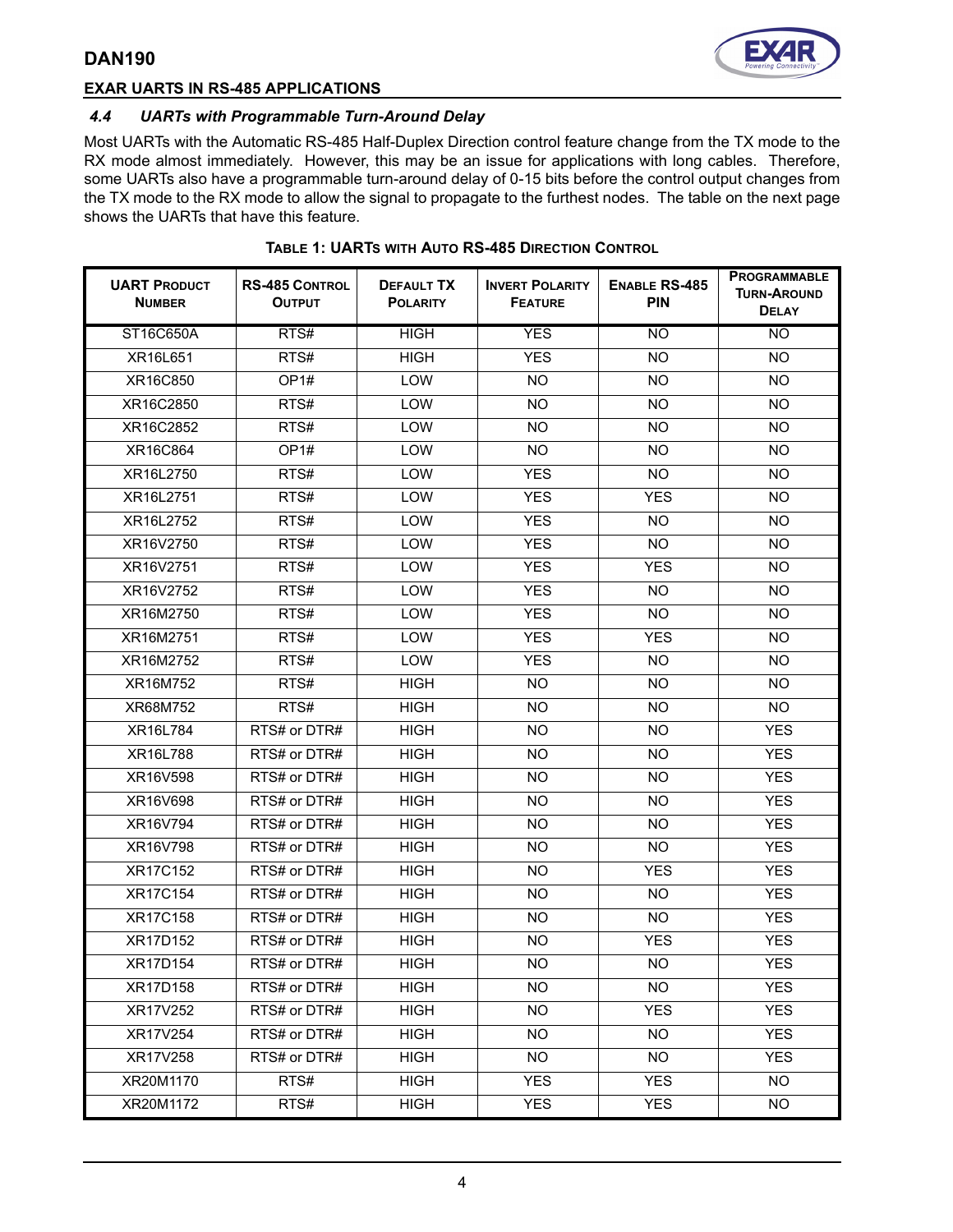

#### **EXAR UARTS IN RS-485 APPLICATIONS**

#### **5.0 EXAR'S UART AND HALF-DUPLEX RS-485 TRANSCEIVERS SOLUTION**

The UARTs in the table on the previous page can be used with Exar's half-duplex RS-485 transceivers for a complete half-duplex RS-485 solution. The table below lists Exar's half-duplex RS-485 transceivers.

| <b>RS-485 TRANSCEIVER PRODUCT NUMBER</b> |  |
|------------------------------------------|--|
| SP3072E                                  |  |
| SP3075E                                  |  |
| SP3078E                                  |  |
| SP3494                                   |  |
| SP1481F                                  |  |
| <b>SP1485E</b>                           |  |
| SP3082E                                  |  |
| SP3085E                                  |  |
| SP3088E                                  |  |
| SP3481                                   |  |
| SP3483                                   |  |
| SP3485                                   |  |
| SP4082E                                  |  |
| <b>SP481F</b>                            |  |
| SP483                                    |  |
| SP485                                    |  |
| <b>SP485F</b>                            |  |
| <b>SP485R</b>                            |  |
| SP495                                    |  |

#### **TABLE 2: HALF-DUPLEX RS-485 TRANSCEIVERS**

#### *5.1 Exar's UART and Full-duplex RS-485 Transceivers*

Any Exar UART can be used with any full-duplex RS-485 (or RS-422 or RS-232) transceiver because the UART transmitter and receiver are independent of each other. In other words, the UART can simultaneously transmit and receive at the same time.

#### **6.0 CONCLUSION**

Exar's enhanced UARTS with the patented Automatic RS-485 Half-Duplex Direction control feature can simplify both the hardware design and software development of half-duplex RS-485 applications. Exar offers many enhanced UARTs with different CPU interfaces, FIFO sizes, channels and operating voltages. In addition, Exar offers a complete portfolio of robust half-duplex RS-485 transceivers. Combining Exar's enhanced UARTs with Exar's RS-485 transceivers forms a complete RS-485 application solution.